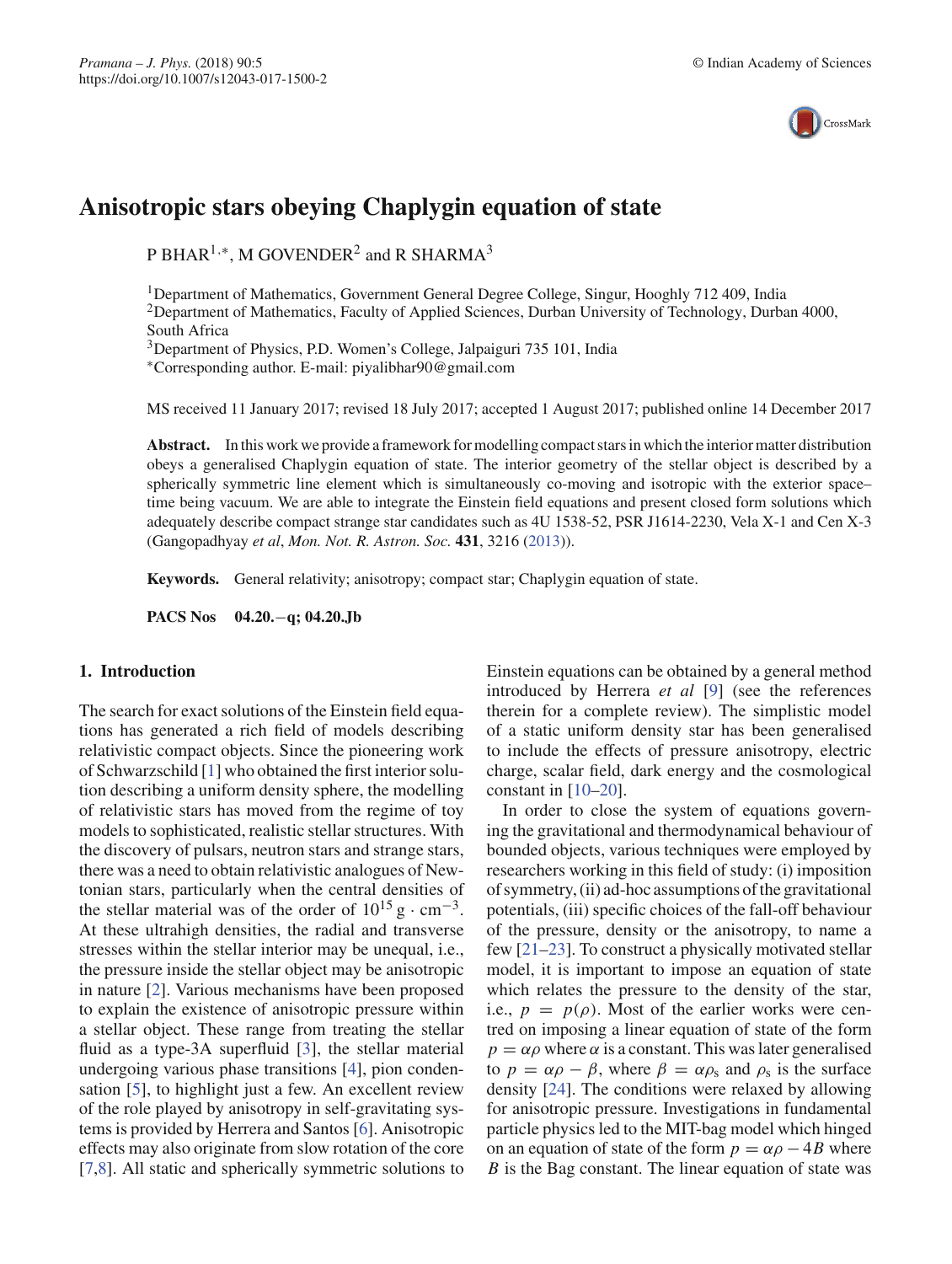further generalised to the quadratic equation of state of the form  $p = \alpha \rho - \beta + \sigma \rho^2$  by Ngubelanga *et al* [25]. One of the first successful attempts to obtain a generalisation of the Newtonian polytrope was achieved by Buchdahl [26] in which he obtained a pseudorelativistic version of the Lane–Emden polytrope of index 5. Herrera and Barreto [27] presented a general formalism to generate relativistic polytropes with anisotropic pressure in Schwarzschild coordinates. Their findings also prompted further investigations into the origins of anisotropy, cracking in relativistic stellar models and stability [28]. In order to fine-tune these models with observations, some researchers employed a mixed polytrope equation of state in which two or more species of particles made up the stellar fluid. The inclusion of charge within the stellar core led to a plethora of static stellar models in which the role of the electromagnetic field on the stability, mass–radius ratio and red-shift was demonstrated by Ray *et al* [29,30]. The gravastar model first proposed by Mazur and Mottola [31] sought to address many of the problems encountered during the late stages of collapse. The construction of a gravastar as a composite body and its subsequent stability depends on the various equations of state of the different layers [32,33].

Motivated by the existence of dark energy, Lobo and coworkers [34] have proposed stellar models, the socalled 'dark stars' in which the equation of state is of the form  $p = \alpha \rho$  in which  $-1 < \alpha < -1/3$ . It has been proposed that in the phantom regime ( $\alpha = -1$ ), the extremely high pressures may invoke a topological change rendering the dark energy star to a wormhole. An interesting proposal regarding dark energy and dark matter is treating them as different manifestations of a single entity. This proposal leads to the Chaplygin gas model in which the equation of state derives from string theory. Various applications of the Chaplygin gas model have been pursued in order to account for cosmological observations such as acceleration of the cosmic fluid and structure formation. The Chaplygin equation of state has been subsequently modified to a more generalised Chaplygin gas equation of state. The generalised Chaplygin equation of state has been employed to model dark stars which are remnants of continued gravitational collapse. The idea here is that the dark energy provides sufficient repulsion to halt collapse leading to stable bounded configurations free of horizons and singularities [35,36].

This paper is structured as follows: In §2 we introduce the field equations necessary for the modelling of a spherically symmetric star within the framework of general relativity. In §3 we present a particular solution describing the interior of the star in which the matter content obeys a generalised Chaplygin equation of state. The junction conditions required for the smooth matching of the interior space–time to the exterior Schwarzschild solution are worked out in §4. A detailed physical analysis of the geometrical and thermodynamical behaviour of our model is presented in §5. We discuss the mass–radius relation in §6. We conclude with a discussion of our results in §7.

#### **2. Spherically symmetric space–time**

We consider a model which represents a static spherically symmetric anisotropic fluid configuration obeying a generalised Chaplygin equation of state. The interior space–time is described by a spherically symmetric line element which is simultaneously co-moving and isotropic

$$
ds^{2} = -A^{2}(r)dt^{2} + B^{2}(r)[dr^{2} + r^{2}d\Omega^{2}],
$$
 (1)

where  $d\Omega^2 = d\theta^2 + \sin^2 \theta d\phi^2$  and the metric functions,  $A(r)$  and  $B(r)$  are yet to be determined. The energy– momentum tensor for the stellar fluid is

$$
T_{ab} = \text{diag}(-\rho, p_{\text{r}}, p_{\text{t}}, p_{\text{t}}), \qquad (2)
$$

where  $\rho$ ,  $p_r$  and  $p_t$  are the proper energy density, radial pressure and tangential pressure, respectively. The fluid four-velocity **u** is co-moving and is given by

$$
u^a = \frac{1}{A} \delta^a_0 \,. \tag{3}
$$

The Einstein field equations for the line element (1) are

$$
8\pi \rho = -\frac{1}{B^2} \left( 2\frac{B''}{B} - \frac{B'^2}{B^2} + \frac{4}{r} \frac{B'}{B} \right),\tag{4}
$$

$$
8\pi p_{r} = \frac{1}{B^{2}} \left[ \frac{B'^{2}}{B^{2}} + 2\frac{A'}{A} \frac{B'}{B} + \frac{2}{r} \left( \frac{A'}{A} + \frac{B'}{B} \right) \right], \quad (5)
$$

$$
8\pi p_{t} = \frac{1}{B^{2}} \left[ \frac{A''}{A} + \frac{B''}{B} - \frac{B'^{2}}{B^{2}} + \frac{1}{r} \left( \frac{A'}{A} + \frac{B'}{B} \right) \right],
$$
\n(6)

where primes denote differentiation with respect to the radial coordinate *r*. We have utilised geometrised units in deriving the above system of equations in which the coupling constant and the speed of light are taken to be unity.

The mass of the spherical object is obtained from Santos [37]

$$
m(r) = -r^2 B'(r) - \frac{r^3}{2B} (B'(r))^2.
$$
 (7)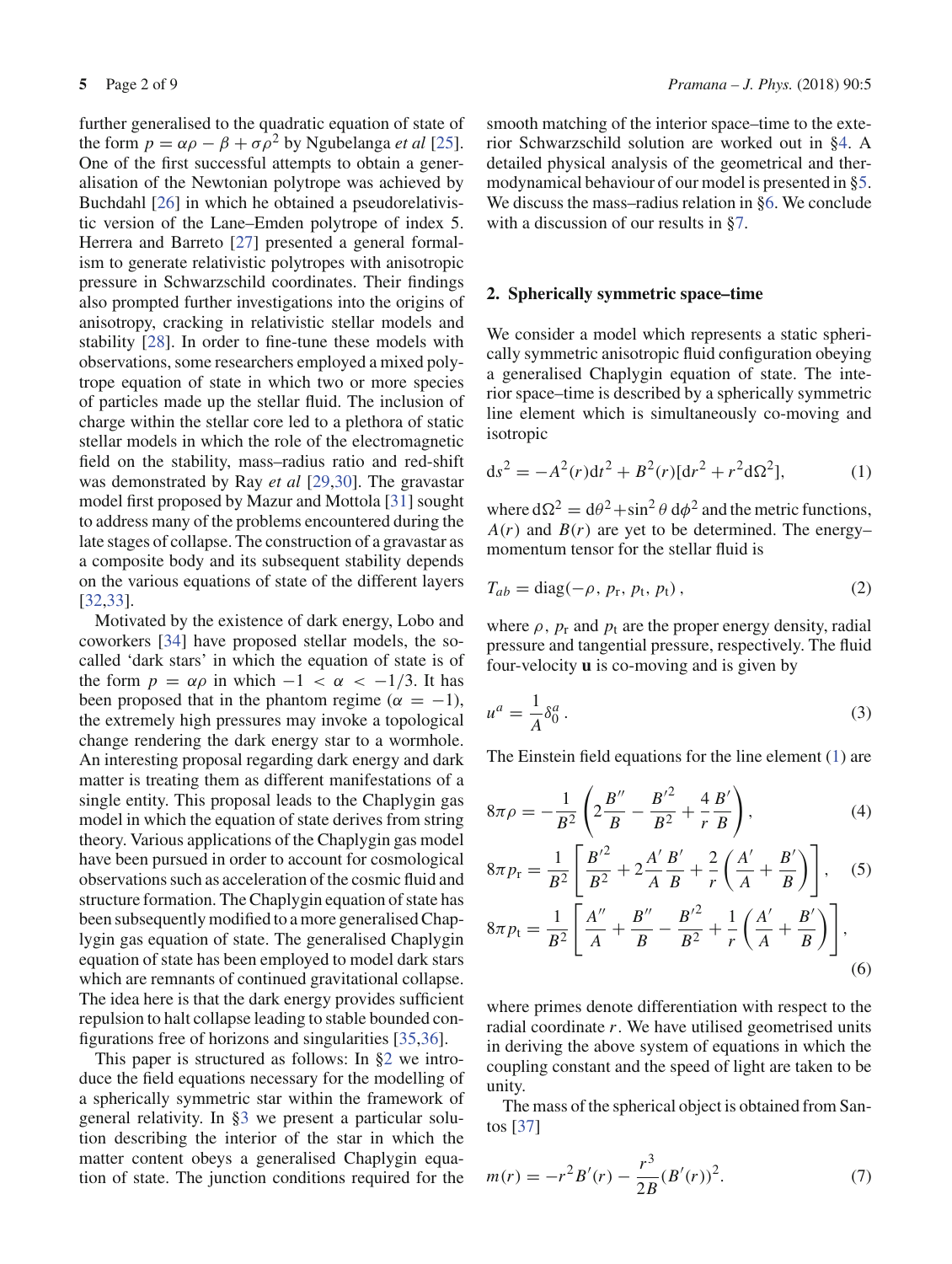In seeking solutions of the system of equations, we assume that the interior matter distribution obeys a generalised Chaplygin equation of state (EoS) of the form

$$
p_{\rm r} = H\rho - \frac{K}{\rho},\tag{8}
$$

where *H* and *K* are positive constants. The Chaplygin EoS was used by Bhar [14], Rahaman *et al* [20], Benaoum [38] to model compact stars within the framework of general relativity.

Substituting  $(4)$  and  $(5)$  into  $(8)$  we obtain

$$
\frac{A'}{A} = \frac{1}{2} \left( \frac{B'}{B} + \frac{1}{r} \right)^{-1} [G(r) - F(r)],\tag{9}
$$

where

$$
G(r) = \frac{(8\pi)^2 K B^4}{2(B''/B) - (B'^2/B^2) + (4/r)(B'/B)},
$$
 (10)  

$$
F(r) = 2H\frac{B''}{B} + (1 - H)\left(\frac{B'}{B}\right)^2
$$

$$
+(1+2H)\frac{2}{r}\frac{B'}{B}.
$$
\n(11)

On integrating (9) we obtain

$$
A = d \exp\left[\frac{1}{2} \int D(r) dr\right],\tag{12}
$$

where

$$
D(r) = \left(\frac{B'}{B} + \frac{1}{r}\right)^{-1} [G(r) - F(r)],\tag{13}
$$

and *d* is a constant of integration. Therefore, the line element (1) can now be written as

$$
ds2 = -d2 exp \left[ \int D(r) dr \right] dt2
$$
  
+ B<sup>2</sup>[dr<sup>2</sup> + r<sup>2</sup>dΩ<sup>2</sup>], (14)

where  $D(r)$  is given in (13). Hence, any solution describing a static spherically symmetric anisotropic matter distribution obeying a generalised Chaplygin equation of state in isotropic coordinates can be easily determined by a single generating function  $B(r)$ .

# **3. Generating solutions**

In order to close the system of equations, several choices for  $B(r)$  can be made. It is interesting to note that the choice of the metric potential  $B(r)$  determines the gravitational and thermodynamical behaviour of the model. Hence the choice of  $B(r)$  must satisfy all the requirements for a realistic stellar model. Recent work by Naidu and Govender [39] has shown that the end-state of gravitational collapse resulting from a dynamically unstable static core is 'sensitive' to the choice of the initial metric functions. They show that for the same  $B(r)$  but with two distinct initially static cores; (i) vanishing radial pressure within the static configuration and (ii) uniform density interior, the final outcome of dissipative collapse leads to very different temperature profiles. Following Govender and Thirukkanesh [40] we utilise the physically motivated choice for  $B(r)$  as

$$
B(r) = \frac{a}{\sqrt{1 + br^2}},\tag{15}
$$

where *a* and *b* are constants. One can easily verify that the gravitational potential  $B$  in (15) satisfies the regularity conditions,  $B(0) = \text{constant}$  and  $B'(r) = 0$  at the origin. The same expression of  $B(r)$  was previously utilised to model compact objects in curvature coordinates by Einstein [41] and de Sitter [42] and more recently in co-moving coordinates by Govender and Thirukkanesh [40] and Thirukkanesh *et al* [43].

With this choice of  $B(r)$ , we obtain from (12)

$$
A(r) = d \exp \left[ \left\{ \frac{1+H}{4} - \frac{16a^4 K \pi^2}{b^2} \right\} (1+br^2) \right] \times (1+br^2)^{(1+5H)/4} (6+br^2)^{80a^4 K \pi^2/b^2},
$$

where *d* is a constant of integration. Subsequently, the field equations yield

$$
\rho = \frac{b(6+br^2)}{8\pi a^2(1+br^2)},\tag{16}
$$

$$
p_{\rm r} = \frac{bH}{8\pi a^2} \left(\frac{6+br^2}{1+br^2}\right) - \frac{8\pi a^2 K}{b} \left(\frac{1+br^2}{6+br^2}\right), \quad (17)
$$
\n
$$
p_{\rm t} = \frac{C_1 + C_2 r^2 + C_3 r^4 + C_4 r^6 + C_5 r^8 + C_6 r^{10}}{32\pi a^2 b^2 (6+br^2)^2 (1+br^2)}, \quad (18)
$$

where  $C_i$ 's ( $i = 1, 2, \ldots, 6$ ) are given by

$$
C_1 = 96b(9b^2H - K_1)
$$
  
\n
$$
C_2 = 16[9b^4\{3 + H(10 + 9H)\}\
$$
  
\n
$$
-6b^2K_1(5 + 3H) + 16K_1^2]
$$
  
\n
$$
C_3 = 8b[3b^4\{18 + H(47 + 36H)\}\
$$
  
\n
$$
-2b^2K_1(47 + 42H) + 128K_1^2]
$$
  
\n
$$
C_4 = 8b^2[b^4\{18 + H(43 + 27H)\}\
$$
  
\n
$$
-b^2K_1(57 + 61H) + 192K_1^2]
$$
  
\n
$$
C_5 = 4b^3\{b^2(1 + H) - 4K_1\}\{b^2(5 + 6H) - 4K_1\}
$$
  
\n
$$
C_6 = b^4\{b^2(1 + H) - 4K_1\}^2,
$$

where  $K_1 = 16a^4K\pi^2$ .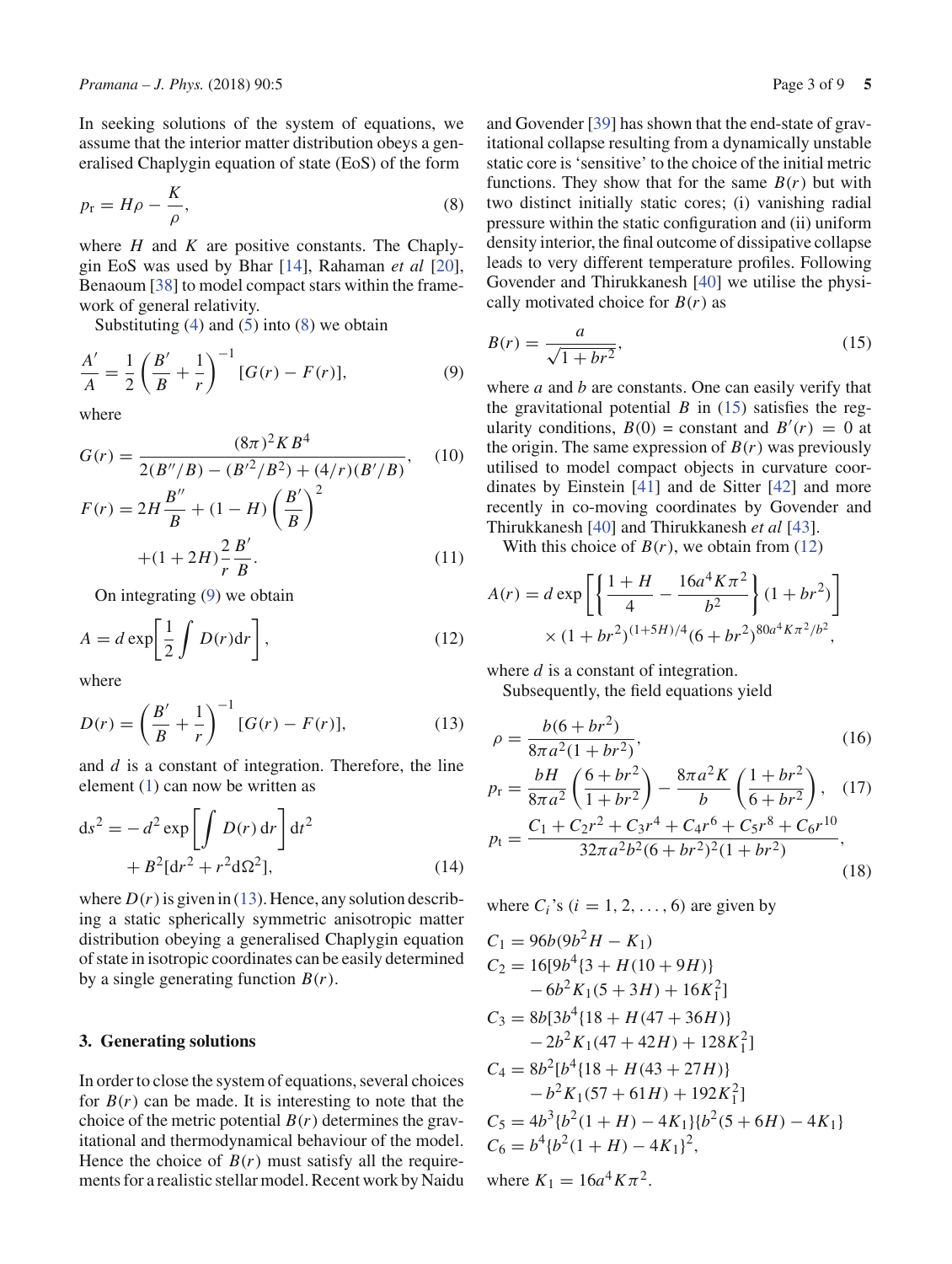The anisotropic factor is defined as

$$
\Delta = p_{\rm t} - p_{\rm r} \tag{19}
$$

which is repulsive in nature if  $\Delta > 0$  and attractive if  $\Delta < 0$ .

#### **4. Junction conditions**

In order to smoothly match the interior line element to the vacuum Schwarzschild exterior we invoke the junction conditions due to Israel [44]. We consider a spherical surface described by a time-like three-space  $\Sigma$ . The surface  $\Sigma$  divides space–time into two distinct regions  $\mathcal{M}^-$  and  $\mathcal{M}^+$ . Let  $g_{ij}$  be the intrinsic metric to  $\Sigma$  so that

$$
ds_{\Sigma}^{2} = g_{ij} d\xi^{i} d\xi^{j}.
$$
 (20)

The intrinsic coordinates to  $\Sigma$  are given by  $\xi^i$  where  $i = 1, 2, 3$ . The line elements in the regions  $\mathcal{M}^{\pm}$  are of the form

$$
ds_{\pm}^2 = g_{ab}d\mathcal{X}_{\pm}^a d\mathcal{X}_{\pm}^b.
$$
 (21)

The coordinates in  $\mathcal{M}^{\pm}$  are  $\mathcal{X}^{a}_{\pm}$  where  $a = 0, 1, 2, 3$ . We require that the interior metric (1) and the exterior metric (20) match smoothly across  $\Sigma$ . This generates the first junction condition

$$
(\text{d}s_{-}^{2})_{\Sigma} = (\text{d}s_{+}^{2})_{\Sigma} = \text{d}s_{\Sigma}^{2}.
$$
 (22)

We are using the notation ( $\sum$  to represent the value of ( ) on  $\Sigma$ . Consequently, the coordinates of  $\Sigma$  in  $\mathcal{M}^{\pm}$ are given by  $\mathcal{X}_{\pm}^a = \mathcal{X}_{\pm}^a(\xi^i)$ . The second junction condition is obtained by requiring continuity of the extrinsic curvature of  $\Sigma$  across the boundary. This gives

$$
K_{ij}^+ = K_{ij}^-, \tag{23}
$$

where

$$
K_{ij}^{\pm} \equiv -n_{a}^{\pm} \frac{\partial^{2} \mathcal{X}_{\pm}^{a}}{\partial \xi^{i} \partial \xi^{j}} - n_{a}^{\pm} \Gamma^{a}{}_{cd} \frac{\partial \mathcal{X}_{\pm}^{c}}{\partial \xi^{i}} \frac{\partial \mathcal{X}_{\pm}^{d}}{\partial \xi^{j}}
$$
(24)

and  $n_a^{\pm}(\mathcal{X}_{\pm}^b)$  are the components of the vector normal to  $\Sigma$ .

The first junction condition (22) for the interior metric (1) and the exterior metric (20) gives

$$
A(R) = \frac{(1 - (M/2R))}{(1 + (M/2R))},
$$
\n(25)

$$
B(R) = \left(1 + \frac{M}{2R}\right)^2.
$$
 (26)

The second junction condition (23) gives us

$$
m_{\Sigma} = \left(-r^2 B_r - \frac{r^3}{2B}B_r^2\right)_{\Sigma} \tag{27}
$$

$$
(p_r)_{\Sigma} = 0. \t\t(28)
$$

Relation (27) represents the total gravitational mass inside  $\Sigma$ . As pointed out by Bonnor *et al* [45], (27) can be interpreted as the mass function of a sphere of radius  $r = r_{\Sigma}$ . The vanishing of the radial pressure at the boundary determines the radius of the star.

To examine the behaviour of the thermodynamical parameters such as matter density, radial and transverse pressures, we assume  $a = 0.843$ ,  $b = 0.006$  and  $H = 0.3$ . By using the matching conditions together with  $p_r(r = R) = 0$ , we obtain the constant  $K =$  $7.29 \times 10^{-7}$  for a star of radius 7.87 km. The mass of the stellar configuration turns out to be  $0.90M_{\odot}$  which is very close to the observed mass of the strange star candidate 4U 1538-52 proposed by Gangopadhyay *et al* [46]. By assigning particular values to the constants *a*, *b*, *H*, *K* we obtain the masses and radii of compact star candidates PSR J1614-2230, Vela X-1, Cen X3 (refer to table 1) which approximate the observational data presented by Gangopadhyay *et al* [46] to a very good degree.

#### **5. Physical analysis**

We are now in a position to discuss the physical features of the model generated in the preceding section. In order to describe a realistic stellar structure, our model must satisfy the following physical requirements:

1. Regularity of the gravitational potentials at the origin:

In our model,

$$
A^{2}(0) = d^{2} 6^{160a^{4} K \pi^{2}/b^{2}} e^{[b^{2}(1+H) - 64a^{4} K \pi^{2}]/2b^{2}}
$$
  

$$
B^{2}(0) = a^{2}
$$

which are constants and  $(A^2(r))' = 0$ ,  $(B^2(r))' = 0$ at the origin  $r = 0$ , which indicate that the gravitational potentials are regular at the origin.

2. Positive definiteness of the energy density and pressure at the centre:

Since  $\rho(0) = 3b/4\pi a^2$ , the energy density is positive and regular at the origin. We also have  $p_r(0) =$  $(9b^2H - 16\pi^2 a^4 K)/12\pi a^2 b$ . To ensure that the radial pressure is positive at the centre we must have

$$
\frac{K}{H} < \left(\frac{3b}{4\pi a^2}\right)^2.
$$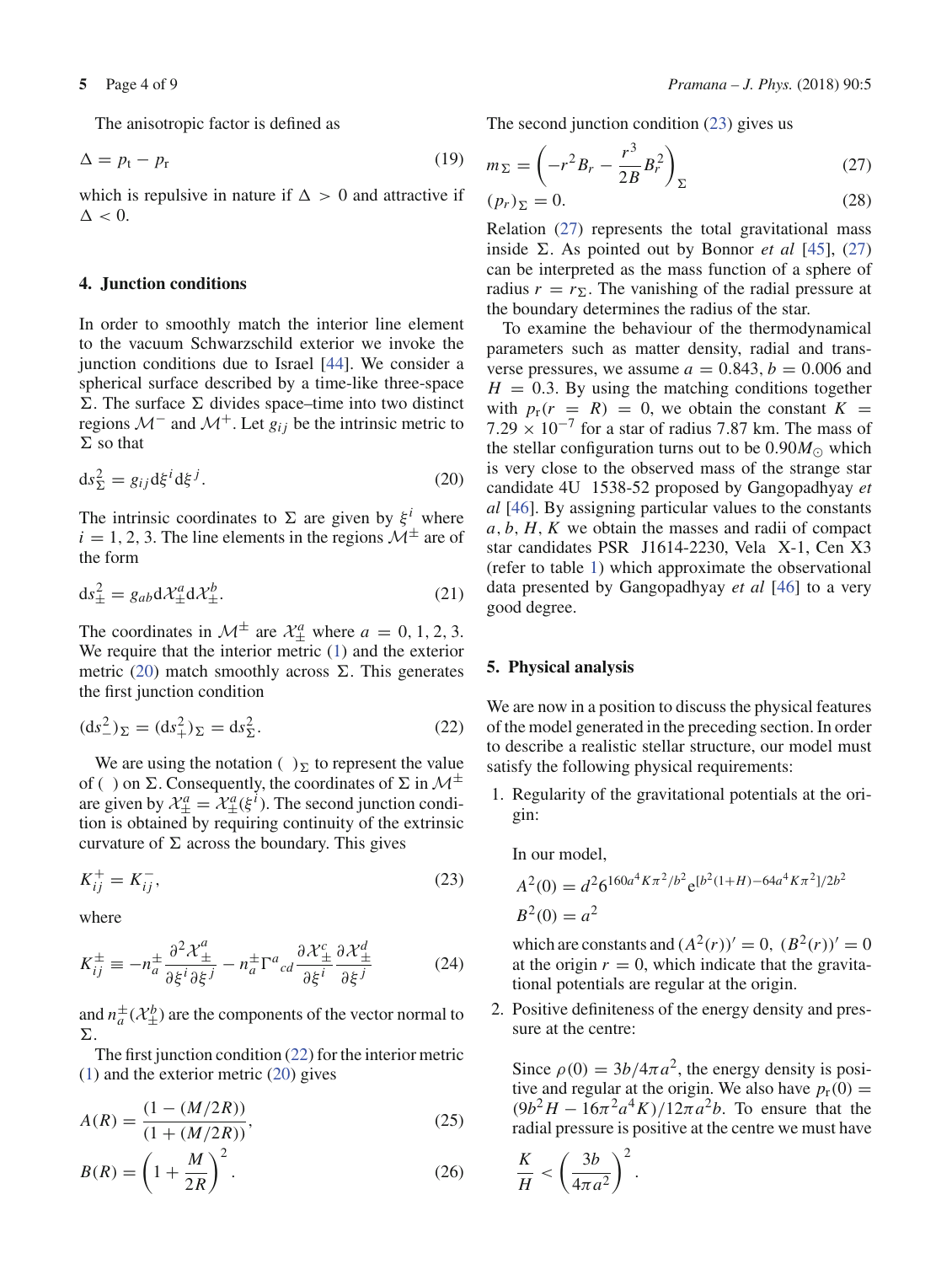|  |  |  |  |  |  | <b>Table 1.</b> Comparison of theoretical values for radii and $M/M_{\odot}$ with observational data (Gangopadhyay <i>et al</i> [46]). |  |  |  |  |
|--|--|--|--|--|--|----------------------------------------------------------------------------------------------------------------------------------------|--|--|--|--|
|--|--|--|--|--|--|----------------------------------------------------------------------------------------------------------------------------------------|--|--|--|--|

| Compact star   | $\mathfrak{a}$ | h     | H   | K                                       |                  | R (km) observed $M/M_{\odot}$ observed R (km) | calculated | $M/M_{\odot}$<br>calculated |
|----------------|----------------|-------|-----|-----------------------------------------|------------------|-----------------------------------------------|------------|-----------------------------|
| 4U 1538-52     |                |       |     | 0.843 0.006 0.3 $7.29 \times 10^{-7}$   | $7.866 \pm 0.21$ | $0.87 \pm 0.07$                               | 7.87       | 0.90                        |
| PSR J1614-2230 |                |       |     | 1.212 0.007 0.3 $1.74 \times 10^{-7}$   | $9.69 \pm 0.2$   | $1.97 \pm 0.04$                               | 9.7        | 1.97                        |
| Vela X-1       | 1.078          | 0.008 | 0.3 | $3.4 \times 10^{-7}$                    | $9.56 \pm 0.08$  | $1.77 \pm 0.08$                               | 9.56       | 1.77                        |
| $Cen-X3$       |                |       |     | $1.058$ 0.006 0.3 $2.55 \times 10^{-7}$ | $9.178 + 0.13$   | $1.49 \pm 0.08$                               | 9.18       | 1.5                         |



**Figure 1.** Matter density  $\rho$  is plotted against the radial distance  $r$  inside the fluid for a particular configuration with  $a = 0.843, b = 0.006, H = 0.3$  and  $K = 7.29 \times 10^{-7}$ .

Moreover,

$$
\frac{\mathrm{d}\rho}{\mathrm{d}r} = -\frac{5b^2r}{4\pi a^2(1+br^2)^2} < 0,
$$

i.e., the energy density is a decreasing function of *r*. We also note that

$$
\frac{\mathrm{d}p_{\rm r}}{\mathrm{d}r} = -\frac{80a^2K\pi r}{(6+br^2)^2} - \frac{5b^2Hr}{4\pi a^2(1+br^2)^2},
$$

which implies that  $p_r$  is a decreasing function of  $r$ . The matter density, radial and transverse pressures are shown in figure 1 and figure 2 respectively. The anisotropic factor  $\Delta$  is plotted in figure 3.

3. Continuity of the extrinsic curvature across the matching hypersurface,  $K_{ij}^- = K_{ij}^+$ :

Continuity of the extrinsic curvature across the matching hypersurface,  $r = R$  yields

$$
(p_r)_{(r=R)} = 0 \tag{29}
$$

which gives

$$
R = \sqrt{\frac{2(32a^4K\pi^2 + 20a^2b\pi\sqrt{HK} - 3b^2H)}{b(b^2H - 64a^4K\pi^2)}},
$$

which is finite for appropriate choice of parameters *a*, *b*, *H* and *K*.



**Figure 2.** Radial pressure  $p_r$  is plotted against the radial distance *r* inside the stellar interior by employing the same values of the constants as mentioned in figure 1.



**Figure 3.** Anisotropic factor is plotted against the radial distance *r* inside the stellar interior by employing the same values of the constants as mentioned in figure 1.

4. Ratio of trace of stress tensor to energy density  $(p_{\rm r} + 2p_{\rm t})/\rho$ :

We require that the ratio of trace of stress tensor to energy density  $(p_r + 2p_t)/\rho$  decreases radially outwards. This is confirmed graphically in figure 4.

5. Velocity of sound:

For causality to be obeyed, the radial and transverse velocities of sound should be lie between [0, 1]. The radial velocity ( $v_{\rm sr}^2$ ) and transverse velocity ( $v_{\rm st}^2$ ) of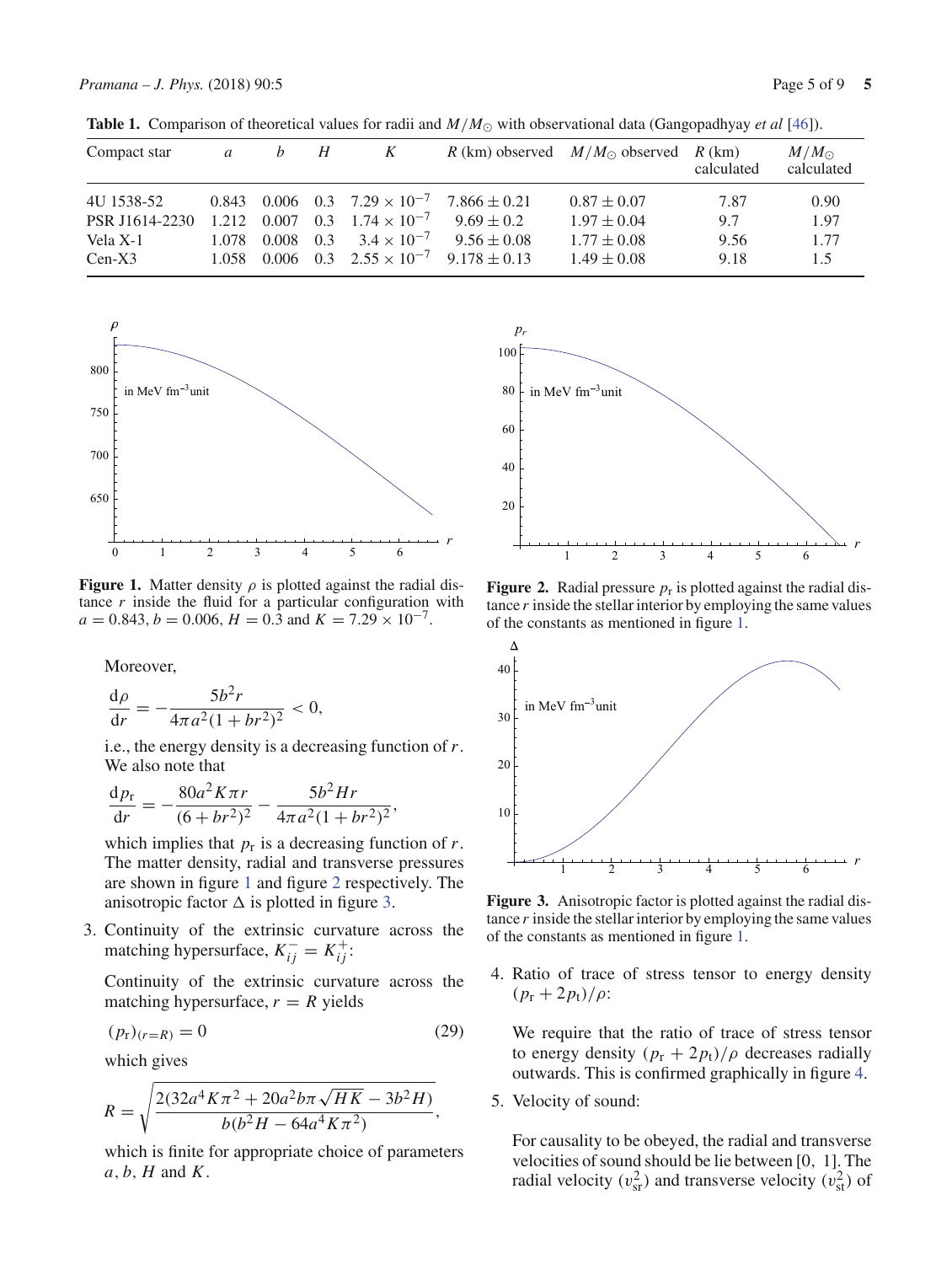

**Figure 4.**  $(p_r + 2p_t)/\rho$  is plotted against the radial distance *r* inside the stellar interior by employing the same values of the constants as mentioned in figure 1.



**Figure 5.** Square of the radial velocity of sound is plotted against the radial distance *r* inside the stellar interior by employing the same values of the constants as mentioned in figure 1.

sound can be obtained as

$$
v_{\rm sr}^2 = \frac{\mathrm{d}p_{\rm r}}{\mathrm{d}\rho},\tag{30}
$$

$$
v_{\rm st}^2 = \frac{\mathrm{d}p_{\rm t}}{\mathrm{d}\rho}.\tag{31}
$$

Due to the complexity of these expressions, we illustrate the causality conditions with the help of graphical representations. Figures 5 and 6 clearly show that  $0 < v_{\rm sr}^2 \le 1$  and  $0 < v_{\rm st}^2 \le 1$  everywhere within the stellar configuration.

# 6. Stability:

The stability of a stellar configuration depends on the adiabatic index  $\Gamma$  given by

$$
\Gamma_{\rm r} = \frac{\rho + p_{\rm r}}{p_{\rm r}} \frac{\mathrm{d}p_{\rm r}}{\mathrm{d}\rho}.
$$
\n(32)



**Figure 6.** Square of the transverse velocity of sound is plotted against the radial distance *r* inside the stellar interior by employing the same values of the constants as mentioned in figure 1.

Now  $\Gamma > 4/3$  is the condition for the stability of a Newtonian sphere and  $\Gamma = 4/3$  is the condition for a neutral equilibrium proposed by Bondi [47]. This condition changes for a relativistic isotropic sphere due to the regenerative nature of pressure, which renders the sphere more unstable. For an anisotropic general relativistic sphere the situation becomes more complicated, because the stability will depend on the type of anisotropy. For an anisotropic relativistic sphere the stability condition is given by Chan *et al* [48]

$$
\Gamma_{\rm r} > \frac{4}{3} + \left[ \frac{4}{3} \frac{p_{\rm t0} - p_{\rm r0}}{|p_{\rm r0}'| r} + \frac{8\pi}{3} \frac{\rho_0 p_{\rm r0} r}{|p_{\rm r0}'|} \right]_{\rm max}, \quad (33)
$$

where  $p_{r0}$ ,  $p_{t0}$  and  $\rho_0$  are the initial radial and tangential pressure and energy density. The profile of the adiabatic index  $\Gamma$  is shown in figure 7 which indicates that the particular configuration developed in this paper is stable.

7. Energy conditions:

A realistic star should satisfy the energy conditions namely, the weak energy condition (WEC), null energy condition (NEC) and strong energy condition (SEC) as given below:

- (i) NEC:  $\rho > 0$ , (34)
- (ii) WEC:  $\rho p_r \ge 0$ ,  $\rho p_t \ge 0$ , (35)
- (iii) SEC:  $\rho p_r 2p_t \ge 0$ . (36)

For the specific stellar configuration developed here, validity of the inequalities  $(34)$ – $(36)$  have been demonstrated with the help of graphical representations in figure 9.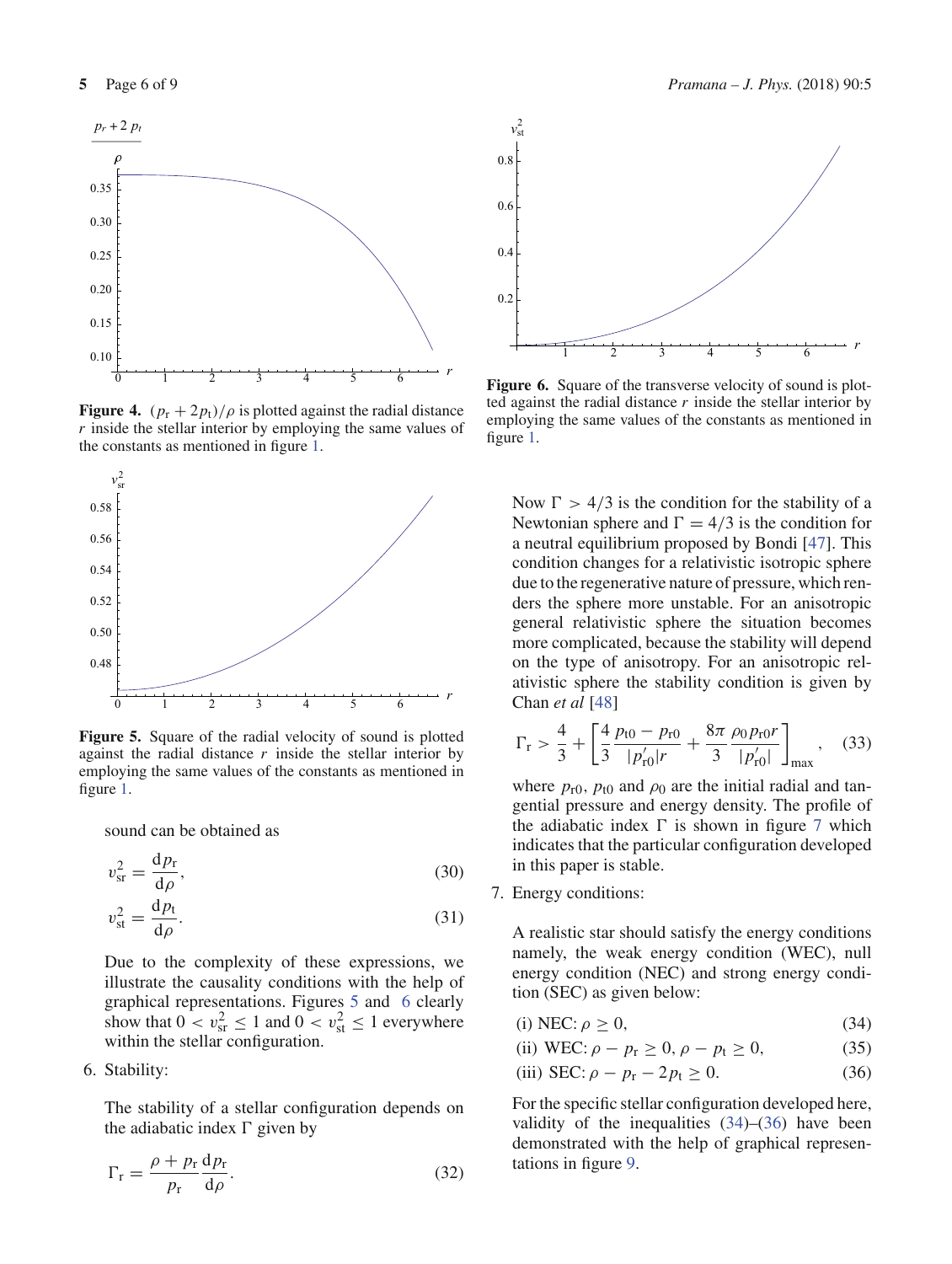

**Figure 7.** The adiabatic index  $\Gamma$  is plotted against the radial distance  $r$  inside the stellar interior by employing the same values of the constants as mentioned in figure 1.



**Figure 8.** Mass function is plotted against the radial distance *r* inside the stellar interior by employing the same values of the constants as mentioned in figure 1.

#### **6. Mass–radius relation**

The mass function in our model is obtained from (7) as

$$
m(r) = \frac{abr^3(2 + br^2)}{2(1 + br^2)^{5/2}}.
$$
\n(37)

The profile of the mass function is shown in figure 8. Since as  $r \to 0$  we have  $m(r) \to 0$ , it implies that the mass function is free from any central singularity.

Buchdahl [49] obtained an upper bound on the mass to radius ratio, i.e., compactness *u* of a relativistic compact star such that  $M/r < 4/9$ . In our model, we have

$$
u(r) = \frac{abr^2(2 + br^2)}{2(1 + br^2)^{5/2}}.
$$
\n(38)

The compactness *u* for different compact star models are given in table 2. We note that the compactness of the stars we are considering are within the Buchdahl limit [49].

We have also determined the surface red-shift using the formula

$$
1 + z_s = \left(1 - \frac{2m}{R}\right)^{-1/2},
$$

which for our model turns out to be

$$
z_{s} = \left[1 - \frac{abr^{2}(2 + br^{2})}{(1 + br^{2})^{5/2}}\right]^{-1/2} - 1.
$$
 (39)

The values of the surface red-shift parameter for different stellar configurations are given in table 2. For an isotropic star, in the absence of a cosmological constant, Buchdahl [49] and Straumann [50] have shown that  $z_s \leq 2$ . Böhmer and Harko [51] showed that for an anisotropic star, in the presence of a cosmological constant, the surface red-shift can take on a much higher value  $z_s \leq 5$ . The restriction was subsequently modified by Ivanov [52] who showed that the maximum permissible value could be as high as  $z_s = 5.211$ . In our case, we have  $z_s \leq 1$  for different compact star models developed in this paper (see table 2).

# **7. Discussion**

In this paper we have presented a new model of a compact star in isotropic coordinates which is free from central singularity with the exterior being the vacuum Schwarzschild space–time. To solve the Einstein field equations we have employed the modified Chaplygin gas equation of state which is inspired by the current observation of the expanding Universe and its connection to the existence of dark energy (figure 9).

By considering the observed radius of the compact star 4U 1538-52 as an input parameter (we have

**Table 2.** Values of physical parameters for different compact star models.

| Compact star   | Central density<br>$(g \cdot cm^{-3})$ | Surface density<br>$(g \cdot cm^{-3})$ | Central pressure<br>$(dyne\cdot cm^{-2})$ | $\mathcal{U}$ | $z_{s}$ |
|----------------|----------------------------------------|----------------------------------------|-------------------------------------------|---------------|---------|
| 4U 1538-52     | $2.71 \times 10^{15}$                  | $2.10 \times 10^{15}$                  | $2.94 \times 10^{35}$                     | 0.168         | 0.228   |
| PSR J1614-2230 | $1.535 \times 10^{15}$                 | $1.027 \times 10^{15}$                 | $2.29 \times 10^{35}$                     | 0.299         | 0.579   |
| Vela X-1       | $2.22 \times 10^{15}$                  | $1.44 \times 10^{15}$                  | $3.47 \times 10^{35}$                     | 0.273         | 0.484   |
| $Cen-X3$       | $1.73 \times 10^{15}$                  | $1.24 \times 10^{15}$                  | $2.24 \times 10^{35}$                     | 0.241         | 0.389   |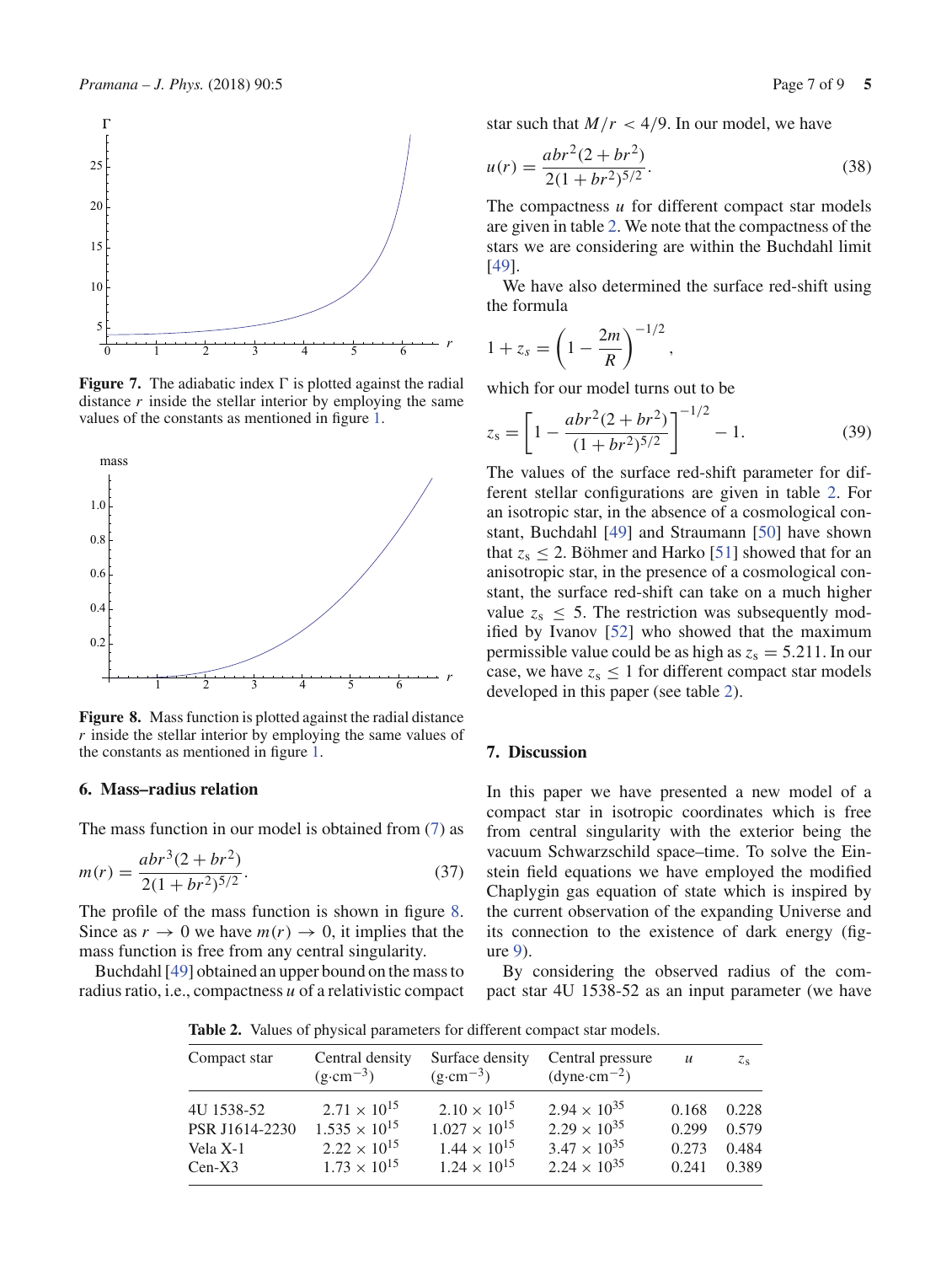

Figure 9. Weak, null and strong energy conditions are plotted against the radial distance *r* inside the stellar interior by employing the same values of the constants as mentioned in figure 1.

assumed  $R = 7.87$  km), we have analysed the physical viability of our model. We note that the metric coefficients are free from any singularity. The variations of  $\rho$ ,  $(p_r + 2p_t)/\rho$ ,  $p_r$ ,  $p_t$  are plotted in figures 1, 4 and 2 respectively which clearly show that matter density, radial and transverse pressures are positive within the stellar interior and they are monotonically decreasing functions of the radial coordinate. At the boundary of the star, the matter density and transverse pressure are nonnegative and the radial pressure vanishes as expected. From the plot of  $(p_r + 2p_t)/\rho$  (figure 4) we note that it is non-zero and monotonically decreasing from the centre towards the stellar surface. The anisotropic factor  $\Delta = p_t - p_r$  is plotted against *r* in figure 3. Since  $\Delta > 0$ , the anisotropic factor is repulsive in nature in our model which is a desirable feature of a compact star proposed by Gokhroo and Mehra [53]. Moreover, at the centre of the star  $\Delta$  vanishes which is also an essential feature of a realistic star. In order to investigate the relevance of our model in the studies of compact stars, we have considered a number of compact stars, namely 4U 1538-52, PSR J1614-2230, Vela X-1 and Cen X-3, and showed that the estimated radii and masses determined from our model are very close the observed values of these stars (see ref. [46]). We have demonstrated that our solution can be used as a viable model for describing ultracompact stars within the framework of general relativity.

#### **References**

[1] K Schwarzschild, *Sitz. Deut. Akad. Wiss. Math. Phys. Berlin* **24**, 424 (1916)

- [2] R Ruderman, *Rev. Astronom. Astrophys.* **10**, 427 (1972)
- [3] R Kippenhahn and A Weigert, *Stellar structure and evolution* (Springer, Berlin, 1990)
- [4] A I Sokolov, *JETP* **79**, 1137 (1980)
- [5] R F Sawyer, *Phys. Rev. Lett.* **29**, 823 (1972)
- [6] L Herrera and N O Santos, *Phys. Rep.* **286**, 53 (1997)
- [7] L Herrera, A Di Prisco, J Ospino and J Carot, *Phys. Rev. D* **94**, 064072 (2016)
- [8] L Herrera, A Di Prisco and J Ospino, *Phys. Rev. D* **89**, 127502 (2014)
- [9] L Herrera, J Ospino and A Di Prisco, *Phys. Rev. D* **77**, 027502 (2008)
- [10] S K Maurya, Y K Gupta, S Ray and S R Chowdhury, *Eur. Phys. J. C* **75**, 389 (2015)
- [11] P Mafa Maharaj, *Astrophys. Space Sci.* **354**, 463 (2014)
- [12] S D Maharaj, J M Sunzu and S Ray, *Eur. Phys. J. Plus* **129**, 3 (2014)
- [13] P Bhar, *Astrophys. Space Sci.* **356**, 309 (2015)
- [14] P Bhar, *Astrophys. Space Sci*. **359**, 41 (2015)
- [15] P Bhar and B S Ratanpal, *Astrophys. Space Sci.* **361**, 217 (2016)
- [16] K N Singh, P Bhar and N Pant, *Int. J. Mod. Phys. D* **25**, 1650099 (2016)
- [17] K Jotania and R Tikekar, *Int. J. Mod. Phys. D* **8**, 1175 (2006)
- [18] R Tikekar and K Jotania, *J. Phys.* **68**, 397 (2007)
- [19] P Bhar, *Eur. Phys. J. C* **75**, 123 (2015)
- [20] F Rahaman, S Ray, A K Jafry and K Chakraborty, *Phys. Rev. D* **82**, 104055 (2010)
- [21] K Dev and M Gleiser, *Gen. Relativ. Gravit.* **34**, 1793 (2002)
- [22] K Dev and M Gleiser, *Gen. Relativ. Gravit.* **35**, 1435 (2003)
- [23] B V Ivanov, *J. Math. Phys.* **43**, 1029 (2002)
- [24] R Sharma and S D Maharaj, *Mon. Not. R. Astron. Soc.* **375**, 1265 (2007)
- [25] S A Ngubelanga, S D Maharaj and S Ray, *Astrophys. Space Sci.* **357**, 74 (2015)
- [26] H A Buchdahl, *Phys. Rev. D* **116**, 1027 (1959)
- [27] L Herrera and W Barreto, *Phys. Rev. D* **88**, 084022 (2013); *Eur. Phys. J. C* **75**, 123 (2015)
- [28] M Azam, S A Mardan and M A Rehman, *Astrophys. Space Sci.* **359**, 14 (2015)
- [29] S Ray, D Ray and R N Tiwari, *Astrophys. Space Sci.* **199**, 333 (1993)
- [30] S Ray, B Das, F Rahaman and S Ray, *Int. J. Mod. Phys. D* **16**, 1745 (2007)
- [31] P O Mazur and E Mottola, *Proc. Natl Acad. Sci.* **101**, 9545 (2004)
- [32] A A Usmani, F Rahaman, S Ray, K K Nandi, P K F Kuhfittig, S A Rakib and Z Hasan, *Phys. Lett. B* **701**, 388 (2011)
- [33] F Rahaman *et al*, *Phys. Lett. B* **707**, 319 (2012)
- [34] F S N Lobo, *Class. Quantum Grav.* **23**, 1525 (2006)
- [35] P Bhar, *Eur. Phys. J. C* **75**, 123 (2015)
- [36] P Bhar, *Astrophys. Space Sci.* **359**, 41 (2015)
- [37] N O Santos, *Mon. Not. R. Astron. Soc.* **216**, 403 (1985)
- [38] H B Benaoum. arXiv:hep-th/0205140 (2002)